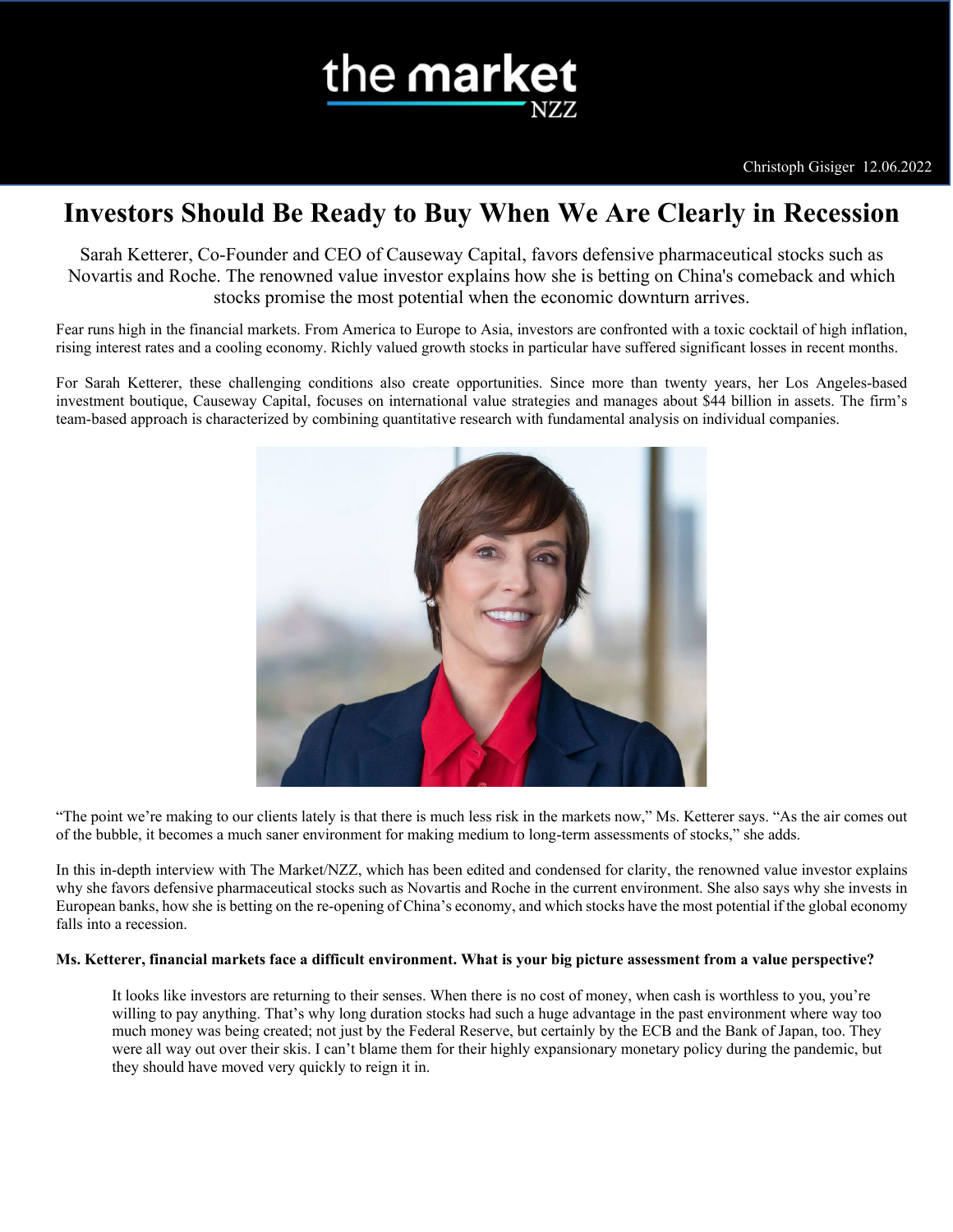# **Now, central banks seem to be determined to quickly bring inflation under control. What does this mean for the outlook on the markets?**

When investors bake in lofty expectations and pay a very high multiple for a business that doesn't generate any earnings or cash flow, they are taking a lot of risk. But now, there is a cost of money. As rates rise, investors value income today as opposed to being more than willing to wait for the big cashflow surprise later on. That's why so many of these very speculative stocks are off 50%, 60% or 70% year-to-date: The «later on» doesn't look so good anymore.

#### **What are the implications of this fundamental change for investors?**

The point we're making to our clients lately is that there is much less risk in the markets now. As the air comes out of the bubble, it becomes a much saner environment for making medium to long-term assessments of stocks. Yet, everybody is panicking.

#### **What is your strategic approach against this backdrop?**

Globally, some parts of the market are cheap, especially outside the US because international stocks were hit harder when the Russian invasion of Ukraine occurred. The stocks that got hit the hardest in our global portfolio were the European stocks. It was a sell-first-ask-questions-later mentality, and particularly high-beta stocks plummeted: banks, industrials and then materials and consumer discretionary. Now, some of them had a little bit of a recovery, but I would argue that in the developed world, European stocks are still the cheapest.

# **Causeway Capital pursues an active investment style and is in constant contact with hundreds of companies from all over the world. What do you hear from the executive floors?**

We hear a lot of winching because they thought that the supply chain disruptions were temporary. But the problem is getting worse, not better. Part of this is another exogenous shock, namely the Chinese lockdowns in places like Shanghai, and partially in Beijing and Shenzhen. These are major manufacturing, transport and shipping areas of China. We've never seen anything like this because the Chinese government used to favor growth over everything else, hence the environmental damage etc. Now that growth has been sabotaged in lieu of a false choice: lockdowns vs. pandemic. But it's very hard to lock down an incredibly communicable disease like the Omicron variant.

#### **Around the globe, there are increasing signs that the economy is cooling down. How great is the risk of a recession in your view?**

We think it's sort of inevitable, it will happen everywhere. In Europe, you might not only be in a recession, but wanting a sweater because there will be certain days of the week when power will be harder to get than on other days. Having China as the manufacturing hub of the world in lockdown is just the last shock of three, and they all happened way too close to each other. Having a pandemic was certainly horrifying, and so is moving into a war with a bellicose country that has threatened to use nuclear weapons. As a result, we're starting to see earnings downgrades and even guides: Companies are telling their shareholders that it isn't looking as rosy as they thought. They have huge problems with access to labor, raw material prices are skyrocketing, and then they can't ship.

#### **What does this mean for valuations?**

In bull markets, not only do earnings rise but typically multiples do too. In the last several years, multiples rose even more because we had such tremendous money creation and asset price inflation. But the opposite is true as well: When earnings come down, so do multiples. And again, this multiple compression will be accelerated by rising interest rates. That's why I'm not particularly optimistic about markets overall, but there are places to go and areas to research. Investors should be ready to buy when we are clearly in recession across the various regions of the world. Because the next stage will be recovery.

# **For the immediate future, however, fears of a recession and rising interest rates will continue to dominate events. What's the best way to position yourself in the current environment?**

Everybody suffers from recency bias. Even our long-standing institutional clients who manage themselves billions of dollars sometimes forget that the markets are extraordinary discounting mechanisms. Equity markets in particular anticipate events well before they will come to pass, and some economically cyclical stocks already reflect a global recession. So in prior cycles with significant downturns like the bursting of the TMT bubble or the 2008 global financial crisis, the key was to be reasonably defensive.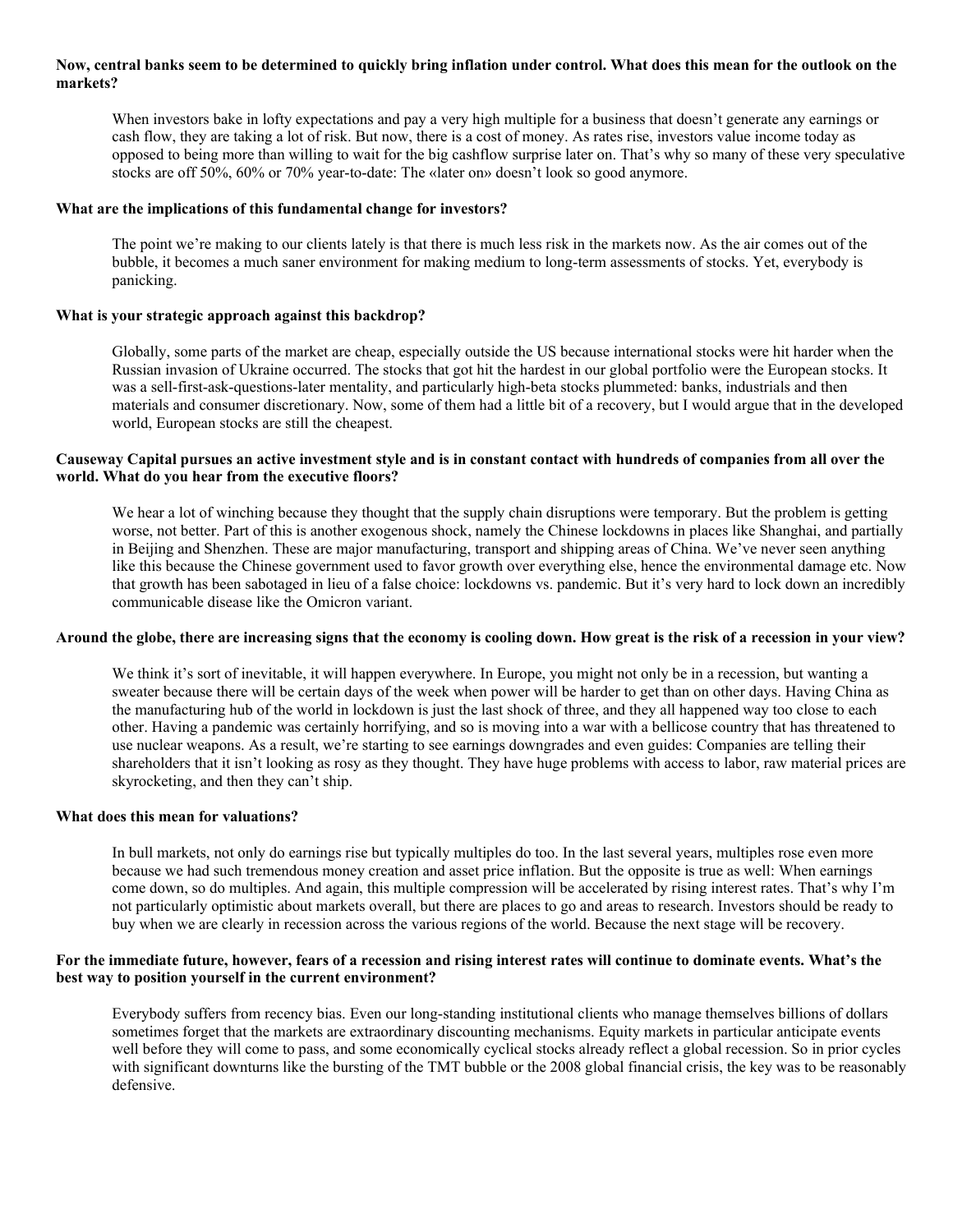### **What kind of companies match this profile?**

As we discussed in our previous interview, we predominantly own European pharmaceutical companies. This is that very area. The sector was such a laggard last year, and some clients even looked at us with a little bit of sadness: How could we bother with Novartis or Roche? What's the point of owning AstraZeneca or GSK? But these stocks have proven their defensive strengths exactly as we expected.

## **And what specifically makes pharmaceutical stocks appealing?**

It's hard not to like them. They are just great cash flow generators, and they passed their patent cliffs, so they don't have that worry in their revenue stream. These companies have excellent management teams, great financial strength, and most claim they are only doing bolt-on acquisitions. That means we don't have the risk of some major disruptive acquisition and a depreciation period. Also important: Getting more than 4% dividend yield upfront and having that compounding on behalf of clients is very attractive.

# **One of the core positions in the Causeway International Value Fund is Novartis. After the sale of the stake in Roche the company has plenty of cash. What should it do with this money?**

That's part of our job as asset managers: We communicate frequently with management teams, and if we can't get their attention we sometimes go to the board of directors. For a company like Novartis - and that's just one example - we usually ask that we want to see them return a significant portion of that cash to shareholders, since we're looking at total return, and not just at share price return. We think a good third of the total return of these pharma stocks over the long-term will be income and if we're not getting it, we're going to be very upset.

# **At Novartis, the generics business Sandoz has been up for a spin-off or sale for some time now. Yet little has happened. How pressing is this matter to you?**

Let's put it this way, and other institutional investors probably see it the same way: We have other fish to fry. There are other companies who have really not done a great job of restructuring, and we're pressuring them. What's more, there is often a tax effect in these kinds of transactions, and it takes a long time to figure out how to mitigate that. So as they evaluate their options, we are leaving them to their own devices.

# **Meanwhile, the share price of many biotech companies has plummeted. To what extent does this open up takeover opportunities for a pharmaceutical giant like Novartis?**

Historically, most biotech acquisitions made by large cap pharma have done pretty well. But they take a long time to pay off for shareholders. That's why we're very clear: Don't get too excited! If a pharmaceutical company buys a biotech company, usually that's just an R&D investment masked as an acquisition. It takes five, six or seven years before investors see a payback. So as valuation experts, we don't put any value on that. And, if there is a payoff of significance from that business, that's additional. The same applies for the pipeline. We usually don't give new drugs any valuation unless they're in phase III. That's what it means to be very conservative.

#### **Roche is one of your portfolio companies as well. What's the bull case here?**

We're waiting for more information about that big Alzheimer's drug. We're giving it a fifty-fifty chance, since we just don't have any incremental information that persuaded us one way or another. The share price could swing up 10% or down 10% on the news. But even if it turns out to be a disappointment, we still like the stock a lot.

#### **What other names do you favor in the pharma space?**

I'm a little bit hesitant to give you too many names because some of them have done so well that I'm not sure if we still own them by the end of the year. I expect some of those that are stalwarts in our portfolio, like Novartis, to stay because they are so cash generative that they continue to compound earnings for our clients. But there are others we may end up losing as a source of cash to fund cyclicality. Like I said: It's not time yet, but when we see the jaws of recession, when it's very clear the economies are slowing, that's the time to start adding cyclicality because the recovery is next.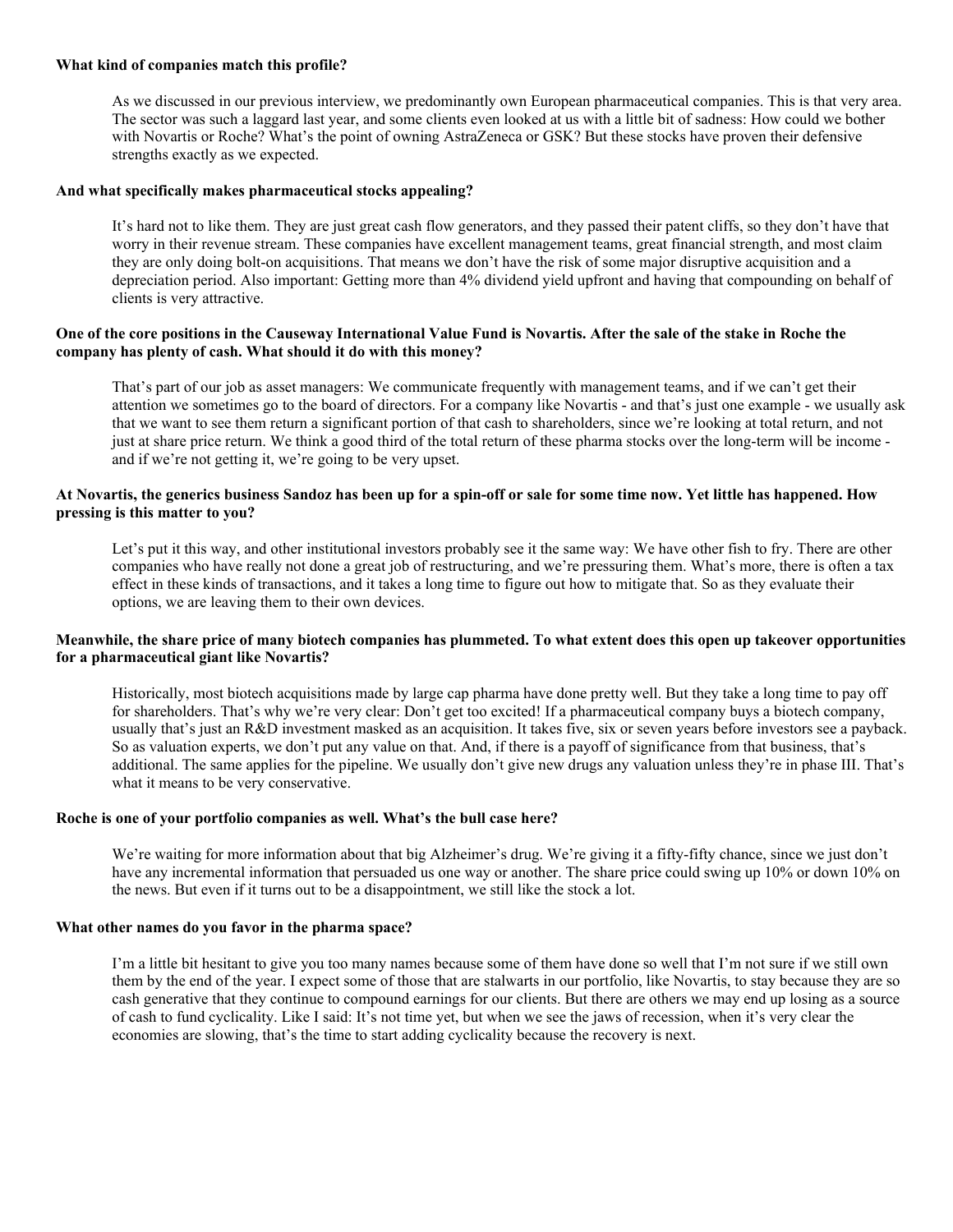#### **How do you go about picking such stocks?**

We don't look just for the cheapest stocks, we never have. More than anything, it's important to find businesses that have the ability to recover and sustain their recovery. Usually, that means they have very active management teams who can effectively cut costs in the downturn, bolster the business, maybe make a few opportunistic acquisitions to improve competitive positioning. These companies typically have tremendous financial strength which is so important in environments like today: having that extra financial strength means they don't have creditors knocking on their door. They don't have to worry about rising interest payments, and they can use their access to financial markets to improve their business. But while they're improving their business, usually the market isn't noticing. The market just notices it when it's already improved.

#### **What companies meet these criteria today and are already attractively valued?**

Some of the European banks collapsed after the Russian invasion, many of them even halved. This is crazy because these stocks weren't expensive to begin with. Now, they trade at 30 or 40% of tangible book value, and they're buying back their own stock. As a result, the book value per share goes significantly up because there are so many fewer shares. It's great for shareholders when managements recognize that their stocks have been mistreated by the market and indiscriminately sold off. That's when we get really pushy with companies.

# **Then again, Europe's economy is suffering heavily from the war in Ukraine, and the global outlook is clouding over. Isn't that a problem for the banks?**

Maybe Europe will fall into a recession, but we see a commitment to spending on defense that wasn't there prior to the Russian invasion, especially out of Germany. Nobody who's managing money today has ever seen this. It's the greatest alignment and cohesion of European forces since the end of World War II; exactly the opposite outcome of what Putin wanted. In two years' time, Europe's energy problems will largely be solved in our view. LNG terminals are being built, and a huge amount of money will be spent on renewable energy. All these investments have to get financed, and the banks have to be involved in that. Also, the ECB will be very careful to try its best not to choke the economy. So a quick recession and then a recovery, especially if it coincides with some sort of detente in the Russian-Ukrainian relationship, would be huge for Europe.

#### **Which financial groups are attractively positioned against this background?**

We like UniCredit. They are so overcapitalized that they can buy back half their market cap, or some crazy high number over the next three years. The market doesn't seem to care too much, but when we look at what this is going to do to their book value per share, we're absolutely astonished.

# **In our last conversation a year ago, you also spotted value in Credit Suisse. Does that still apply after the recent series of disappointments?**

We think the recovery in Credit Suisse is going to take longer than we have time to wait. That stock is not one that we are going to add client capital to. Since we're not confined to Swiss equities, there are so many other cheap, well-run banks to choose from that don't have these problems, like ING Group for instance. What UniCredit and ING have in common is that the market decided that they have Russian exposure, therefore they are a «Sell». But neither of them has such significant exposure that it makes much of a dent at all; certainly not in their capital, and very modestly in their earnings.

# **Shares of technology companies have suffered a severe setback as well. How attractive is the IT sector after the sharp correction?**

Things are changing. Software is still expensive, but the hardware area, especially in semiconductor production equipment, looks really interesting. If I had to use my crystal ball, I think that's where our clients will end up having a bigger exposure. What we already own is «defensive tech»: companies that provide business process outsourcing and digital services, effectively software services businesses like Concentrix and Genpact. They are not all that well known and kind of mediumsize companies, but they provide mission critical services. That's usually the last thing a client will cut, because once you've started migrating your finance and accounting system to the internal cloud - which is facilitated by some of these companies you can't stop.